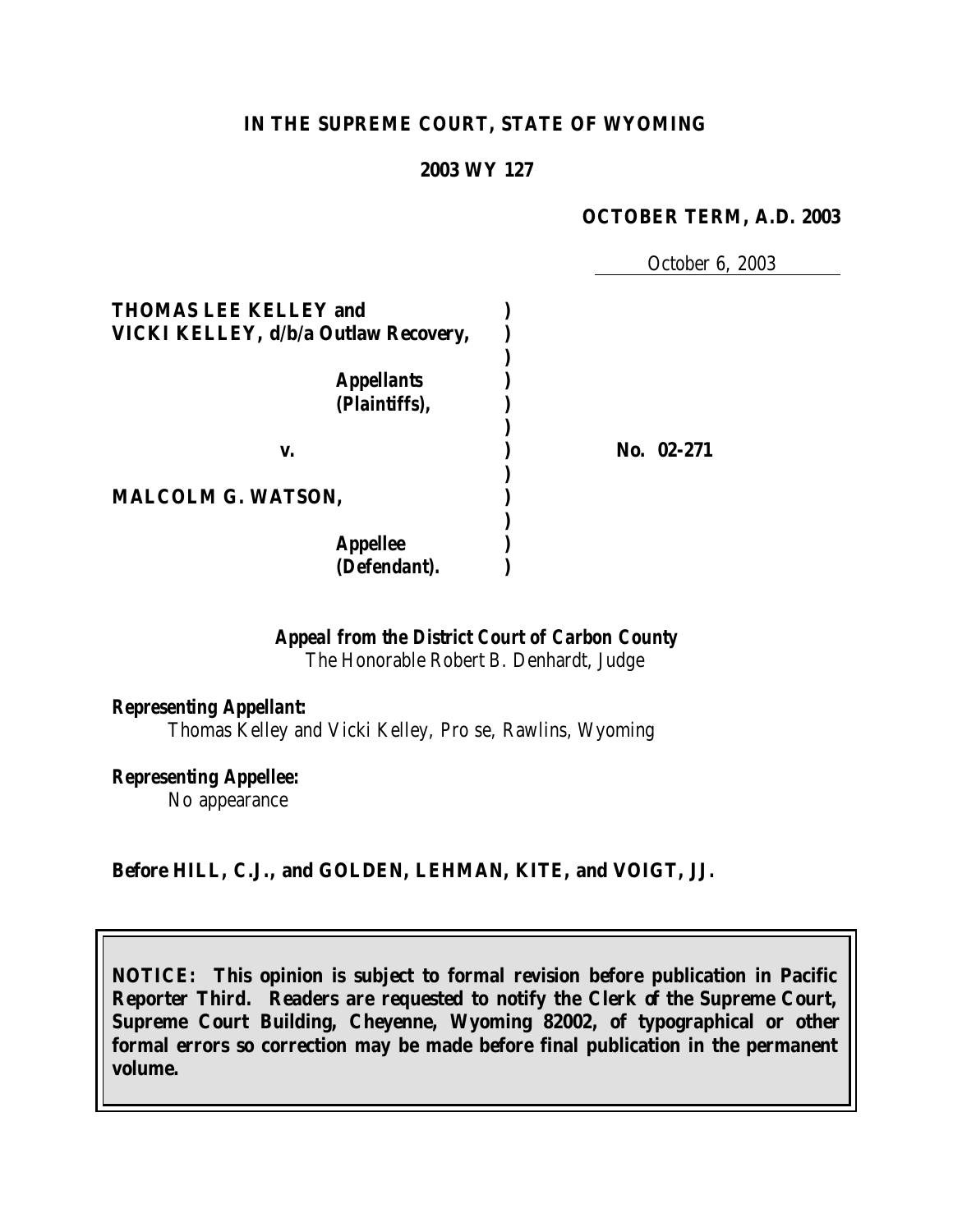## KITE, Justice.

[¶1] Thomas Lee Kelley and Vicki Kelley d/b/a Outlaw Recovery, appeal pro se from a district court judgment which found the Kelleys' claims concerning ownership of two vehicles was without merit and awarded the property in dispute to Malcolm G. Watson. We conclude that the Kelleys' brief is unsupported by the record, cogent argument, or citation to pertinent authority and summarily affirm the district court's order.

## **FACTS**

[¶2] In the spring of 1998, the Kelleys and Mr. Watson purchased three tow trucks from Mr. Phil Perry. The vehicles were financed through a bank loan in the amount of \$21,000 and a promissory note to Mr. Perry. Both the Kelleys and Mr. Watson were signatories on the loans. Shortly after the purchase, Mr. Watson obtained title for two of the trucks in his name only. The third truck was sold around the same time and is no longer at issue. The Kelleys allege that in January 2002, Mr. Watson trespassed on their property and took possession of one of the two tow trucks. The Kelleys' complaint against Mr. Watson alleged fraud, trespass, wrongful possession, breach of peace and conversion. The district court found in favor of Mr. Watson. The court found that the Kelleys defaulted on payment of the loans, leaving Mr. Watson "holding the bag." The court ordered the trucks to be sold to help repay the loans.

[¶3] The district court entered its judgment on October 1, 2002. The Kelleys filed a motion for relief from judgment on October 29, 2002. On November 26, 2002, the district court held Mr. Kelley in contempt for failing to turn over one of the trucks and ordered execution on that truck. The Kelleys filed their Notice of Appeal the same day, and this appeal followed.

## **STANDARD OF REVIEW**

[¶4] We will summarily affirm cases or issues in cases that are not presented with cogent argument or pertinent authority. While we may make allowances for pro se litigants, they are not excused from compliance with this rule and with the Wyoming Rules of Appellate Procedure. *Hamburg v. Heilbrun,* 891 P.2d 85, 87 (Wyo. 1995). The Kelleys' brief does not set forth any issues, and the Appellee did not file a brief. "Under this court's longstanding precedent, this court will not frame the issues for the litigants and will not consider issues not raised by them and not supported by cogent argument and authoritative citation." *State v. Campbell County School District*, 2001 WY 90, ¶35, 32 P.3d 325, ¶35 (Wyo. 2001).